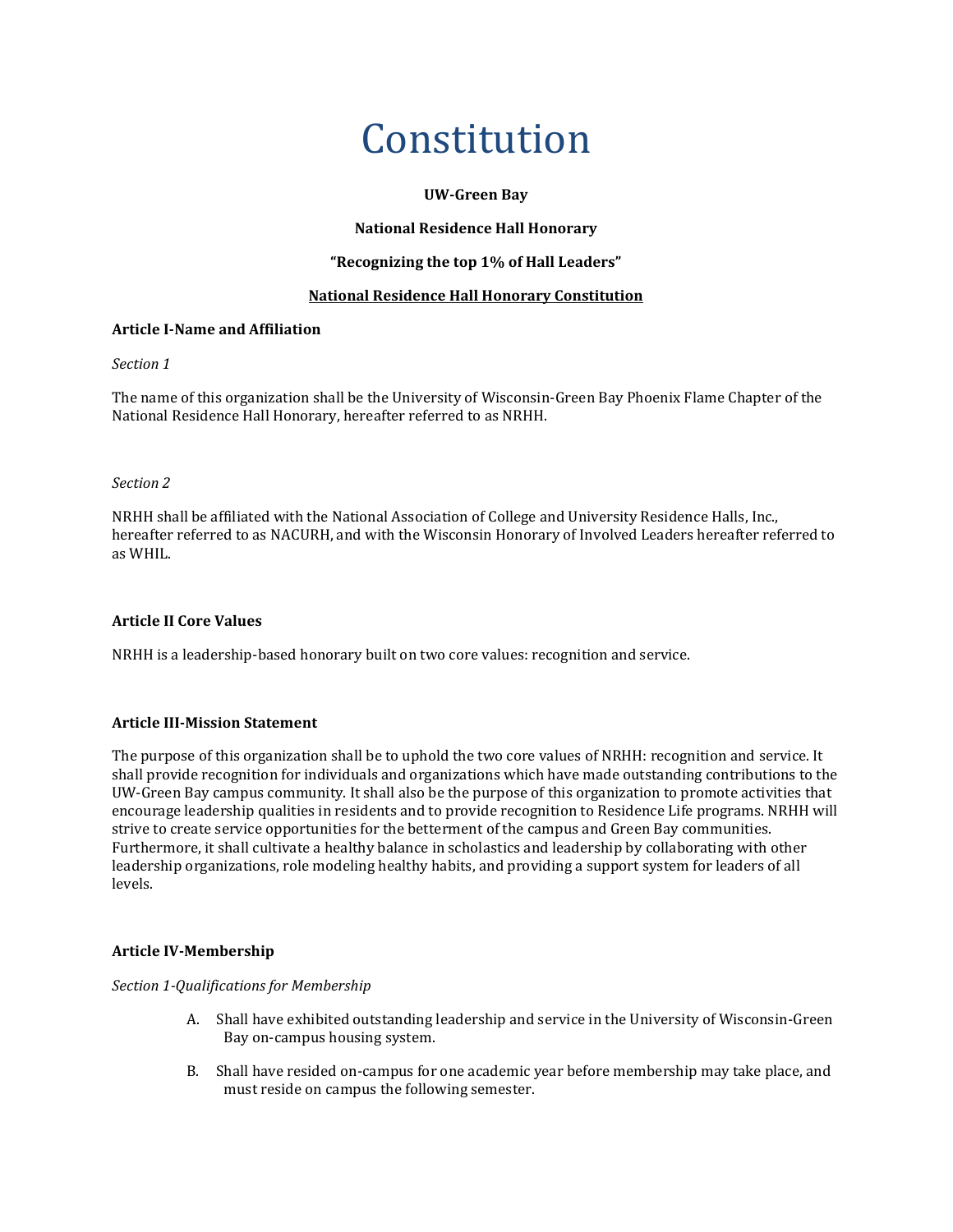- C. Shall have a minimum cumulative GPA of 2.5 and be a student of good standing with the university.
- D. The active membership of NRHH shall be the greater number of either one percent of the University of Wisconsin-Green Bay on-campus population or twenty members, whichever is larger. The total 1% membership does not include alumni, early alumni, or honorary members.

#### *Section 2-Types of Membership*

- A. Active members shall be defined as those who are enrolled at the University of Wisconsin-Green Bay and live in university housing and have been chosen by the selection committee.
	- a. Active members are the only members who have voting rights.
	- b. Active Members are expected to attend all general meetings, unless otherwise excused. Otherwise excused means notifying the president or emailing the NRHH account in advance of the meeting. Attendance will be taken at every general meeting.
	- c. Active Members are expected to write at least two "Of the Month" Awards each semester, or the number of "Of the Month" Awards the executive board decides upon for that semester. Members may also be required to write "Of the Year" Awards.

d. Active members shall be responsible for voting on monthly "Of the Month" Awards. Members can also participate in any other recognition that takes place.

i. Recognition can include: You Done Good Awards, Flames, and many more.

- e. Active Members are expected to do 2 service hours in the name of NRHH each semester, or the number of hours the executive board decides upon for that semester.
- f. Active members are the only members eligible to run for an executive board position.
- B. Alumni members shall be defined as former active members of any NRHH chapter who have graduated, have received early alumni status or moved off campus.
- C. Early Alumni members shall be defined as a member that is still living in university housing but can no longer meet the chapter membership expectations. The following guidelines apply to the procedure of applying for early alumni membership status:
	- a. The member and/or chapter must complete the early alumni membership application and submit it to the executive board.
	- b. No more than 15% of the active membership can become early alumni per year. c. Active and alumni members shall receive honor chords upon graduation.
- D. Honorary members shall be defined as those who are not eligible to become active or alumni members, but they are those who have provided outstanding service in the University of Wisconsin-Green Bay system.
	- a. No more than two honorary members may be selected per year.
	- b. Nominations and selection can take place at any point during the academic year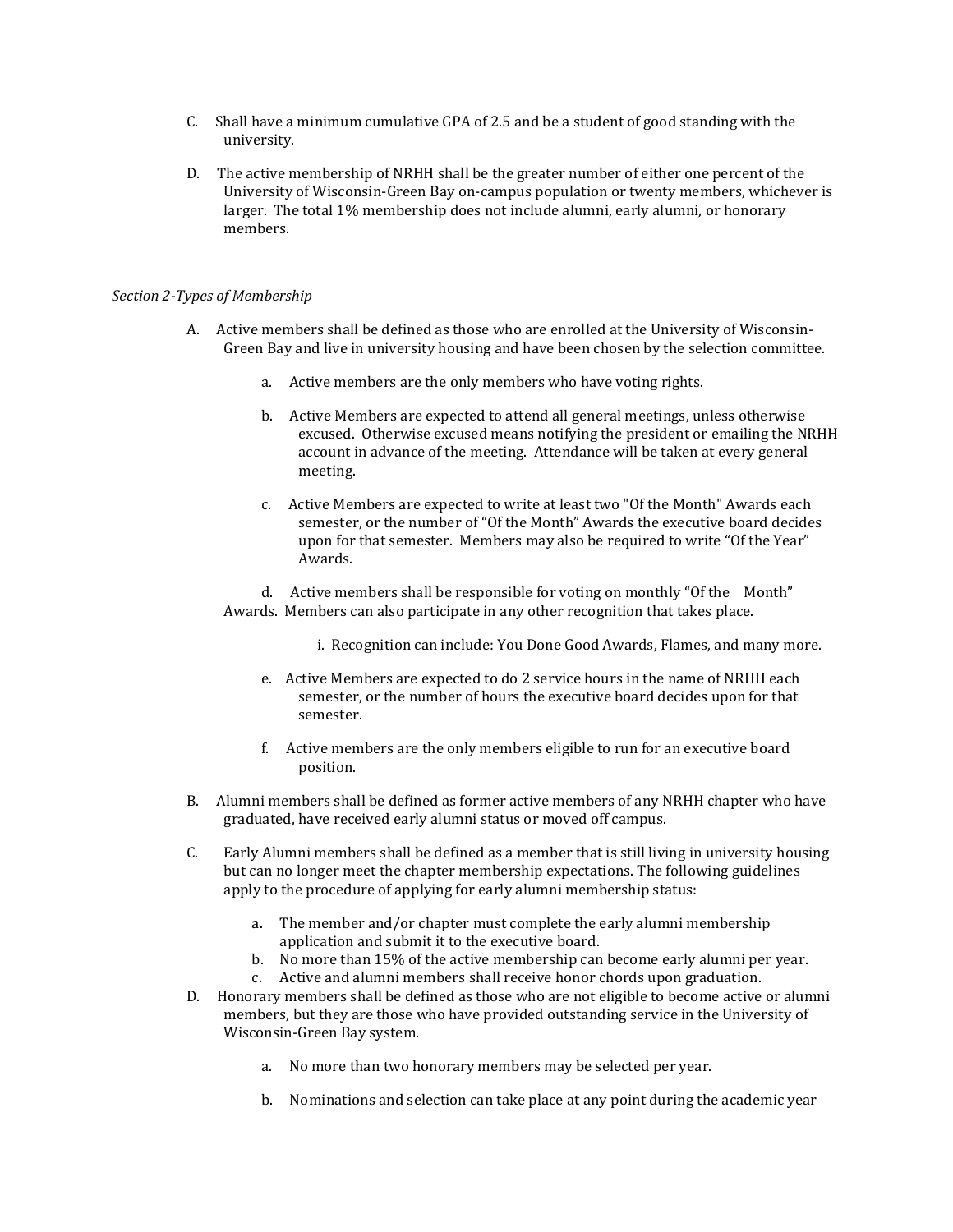- c. Active members shall vote on all nominations.
- d. Faculty, staff or students are eligible for honorary membership.

#### *Section 3- Description of General Member Positions and Committees*

- A. The Residence Hall and Apartment Association (RHAA) Liaison shall be responsible for attending weekly RHAA Meetings and maintaining good RHAA/NRHH relations. The individual holding this position must be an active member.
- B. Standing Committees:
	- a. Other committees will be designated by the executive board members as deemed necessary.
- C. Ad-hoc Position
	- a. May be created based on the needs of the chapter.
	- b. Must be discussed and recommended by the executive board, then voted on and approved by the general members.
	- c. Does not have voting rights at executive board meetings.
	- d. Can be designated duties from any executive board position.

#### *Section 4- Membership Capacity*

- A. 1% Definition
	- a. The active membership of a chapter may include no greater than 1% of the total residence hall population in the current academic members, or 20 members, whichever is larger.
- B. Active Membership Composition
	- a. Only active members, as defined above, are counted in the membership cap.

#### *Section 5- Membership Transfer Policy*

# A. Eligibility

a. NRHH members that are transferring schools at any educational level, including incoming graduate students and incoming doctoral students, are able to apply to have their NRHH membership transferred from their outgoing institution to their incoming institution

### B. Guidelines

The Membership Transfer Policy must be outlined according to the following:

1. The student applying to transfer their membership must be fully matriculated at the new institution.

2. The student seeking to transfer their membership must contact the chapter president and advisor in writing detailing why they want to transfer their membership, how they benefitted their previous chapter and residence hall system, and how they hope to be involved in the new chapter.

3. Each chapter is able to come up with their own process detailing how letters will be evaluated.

## C. Process

- a. Each NRHH chapter is able to accept/reject transfer members at their own discretion. If accepted, these members shall become active members of the new chapter.
- b. If approved, the student and/or new chapter must complete the membership transfer application.
- c. The membership transfer application may be obtained from the region's AD-NRHH.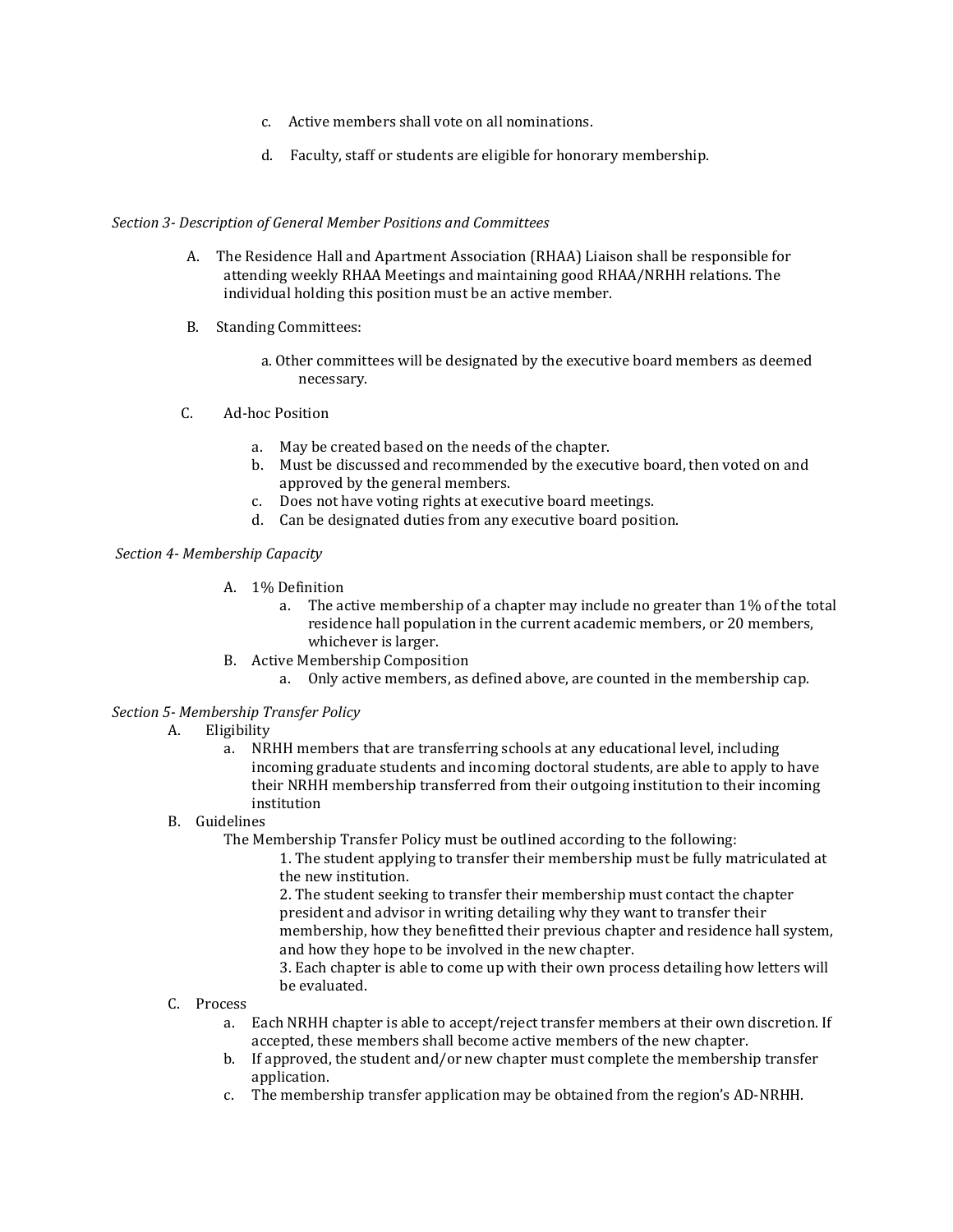- d. The membership transfer application shall include signatures from the following individuals:
	- 1. The incoming chapter's President.
	- 2.The incoming chapter's Advisor.
	- 3.The NRHH member who is seeking to transfer their membership.
- e. The completed application shall be submitted to the region's AD-NRHH for approval.
- f. It is the right of the region's AD-NRHH to deny requests for reasons including, but not limited to:
	- 1. The application form is incomplete.
	- 2. Adding new member(s) puts the chapter over its member cap.
- g. If the member and/or chapter wish to appeal the decision of the region's AD-NRHH, they may appeal to the entire NNB. The decision of the NNB shall be final. In the event of an appeal to the NNB:
	- 1. Each AD-NRHH shall have one vote.
	- 2. A simple majority shall be necessary, with tie-breaking vote when necessary.

#### *Section 6-NRHH Member Removal Process*

- C. The removal policy may be enacted if an active member can no longer meet the chapter membership expectations.
- D. If an active member is removed, they no longer count toward the 1% membership cap.
- E. The following guidelines apply to the procedure for the removal of an active member:
	- a. The member and/or chapter must complete the NRHH Member Removal Application.
	- b. This form can be obtained from the region's AD-NRHH.
	- c. The form must include the electronic signatures of the chapter president and chapter advisor.
	- d. This form must be submitted electronically.
- F. The completed member removal application shall be submitted to the region's AD-NRHH for approval.
- G. The amount of members for removal is up to the discretion of the chapter.
- H. It is the right of the region's AD-NRHH to deny requests for removal for reasons including, but not limited to:
	- e. Submission of an incomplete application form.
	- f. The region's AD-NRHH does not believe that sufficient measures have been taken by the chapter to address the member's inactivity or ineligibly within the chapter prior to submission of the application.
- I. If the member and/or chapter wish to appeal the decision, they may appeal to the Regional AD-NRHH through written request as to why the candidate deserves to continue as a member of NRHH.

#### *Section 7-NRHH Membership for life*

A. All members inducted into the Phoenix Flame Chapter shall be considered members for life unless otherwise stated by the current executive board.

#### **Article V-Selection**

#### *Section 1-Nomination*

A. Nominations will be completed by a date selected by the executive board at the beginning of the fall and/or spring semester.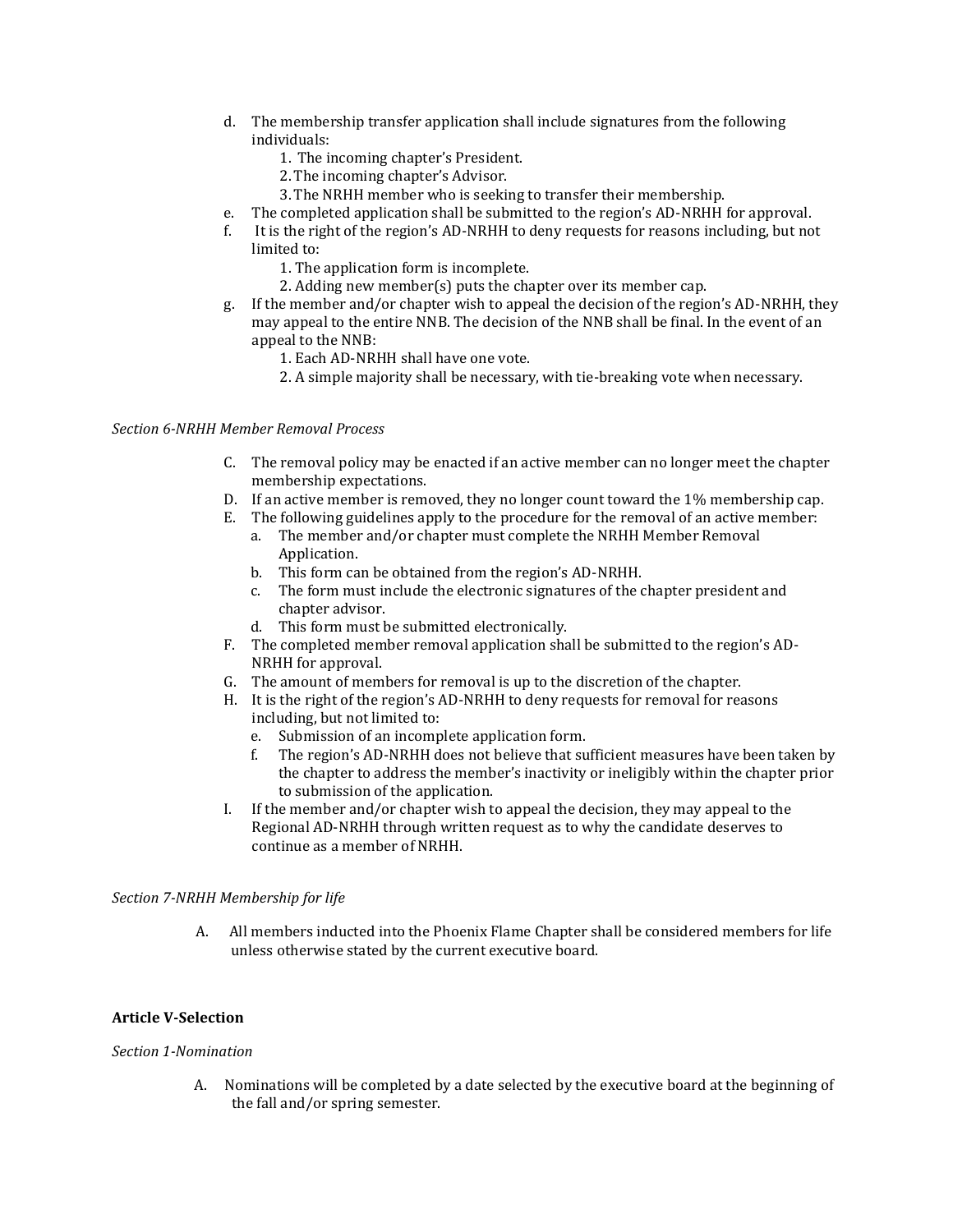- B. Nominations must be made on the nomination form approved by the organization or submitted via e-mail to NRHH's e-mail address.
- C. A faculty member, student or any other professional staff of the University of Wisconsin-Green Bay may make nominations. Self-nomination is also accepted.

#### *Section 2-Selection Process*

- A. The selection committee will be chaired by the vice president of NRHH.
- B. The vice president will recommend the selection process timeline approved by the executive board.
- C. The selection committee will consist of at least two with at most five active NRHH members in addition to, the president, the vice president, and the advisor(s) who shall act as an ex-officio member. The president has the right to vote in this process and to waive their position on the selection committee to an active member.
- D. If more than the allotted amount of members wants to participate in the selection committee, the president, vice president, and advisor(s) shall select the committee members.
- E. The process of evaluation of the nomination will include application and resume. Additional details will be left to the discretion of the selection committee.
- F. Any vacancies created by early alumni status will be filled by a qualified applicant from the prior or current selection process.

#### **Article VI-Meetings**

#### *Section 1-Frequency*

Meetings will be held bi-weekly on a selected date and time. The officers may call additional meetings when the need arises.

#### *Section 2-Quorum*

Quorum shall be established as a majority of the active members of NRHH.

- A. Emergency proceedings
	- a. During emergency situations where quorum is not present, the president may call quorum. The meeting shall proceed as normal.
	- b. The president and vice president shall define an emergency in agreement.

#### **Article VII-Executive Structure**

*Section 1-Description of Executive Board Positions*

A. The president's duties will be as follows: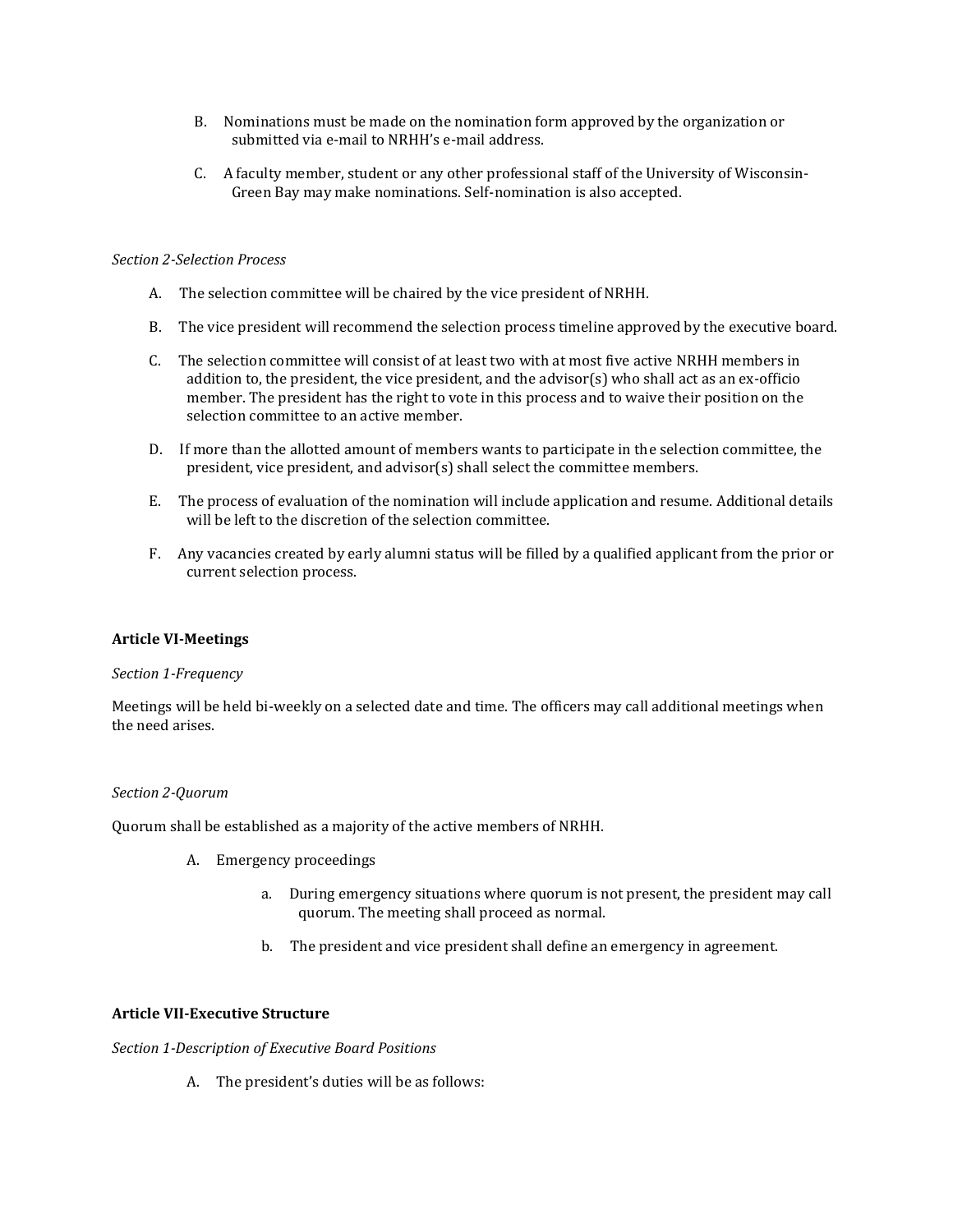- a. Organize meetings and create agendas
- b. Oversee all aspects of the NRHH organization, including registering NRHH as a campus organization annually
- c. Be responsible for providing constructive and positive feedback within the chapter.
- d. Oversee operating budget of the organization
- e. Work with RHAA to plan Housing Leadership Banquet
- f. Initiate official document revision annually
- g. The president has no voting rights in meetings unless a tie exists in which case the president shall cast the deciding vote
- h. Review all honor cord applications
- i. Maintain a record of all members' progress to pass on to the next president
- j. Email all active members at the end of each semester informing them of their progress regarding their honor cord requirements
- B. The vice president's duties shall be as follows:
	- a. Chair the selection committee
	- b. Organize all inductions and recruitment processes
	- c. Initiate annual constitution changes
	- d. Picking up any necessary duties of the president if unable to fulfill his/her duties
	- e. Take minutes at meetings and distribute the minutes within 48 hours of the meeting and recording any other pertinent documents
	- f. Oversee the operations of the NRHH website, which can be delegated to an active member
	- g. Coordinate all recruitment publicity efforts
- C. The communications coordinator's (CC) duties will be as follows:
	- a. Shall attend all WURHA and NACURH conferences
	- b. Represent the chapter's needs and opinions and remain as a liaison between the state, regional, and national levels
	- c. Responsible for the affiliation of our chapter on the state and national level
	- d. Promote leadership conferences to on-campus leaders
	- e. Oversee all delegations for any NRHH specific conferences
	- f. Coordinate all necessary efforts with the NCC/WCC of RHAA
- D. The recognition chair's duties shall be as follows: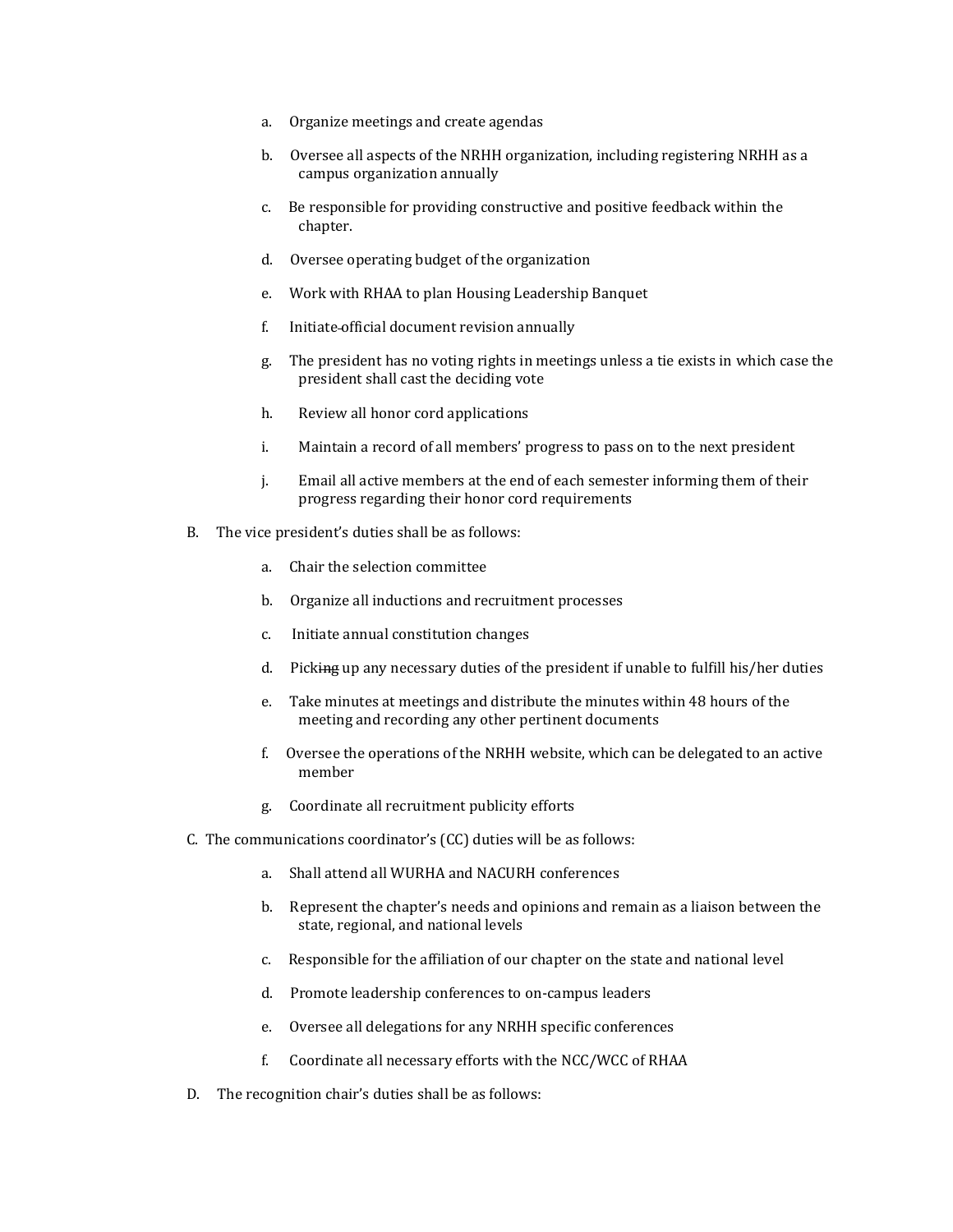- a. Coordinate OTM submissions on the campus, state and regional levels
- b. Oversee the OTM committee
- c. Organize chapter internal and external recognition efforts
- d. Coordinate all OTM/recognition publicity efforts
- E. The service chair's duties shall be as follows:
	- a. Oversee all NRHH service efforts
	- b. Able to form ad-hoc committees to plan and implement service opportunities
	- c. Coordinate all service publicity efforts
	- d. Maintain a detailed record of NRHH service hours throughout the year to be submitted to Student Life

#### *Section 2-Advisor*(s)

The advisor(s) for NRHH shall be selected in the spring for the following academic year following election of officers. The director of Residence Life will select the advisor(s) as well as receive input from the officers upon making his or her selection. The advisor(s) will be chosen from the professional staff of the Department of Residence Life. The advisor(s) will serve as an ex-officio member of the executive board. The advisor(s) has/have the power to add an impeachment proceeding to the general meeting agendas, when requested by an active member.

#### *Section 3-Selection of Officers*

Officers shall be elected by a majority vote of all members present at the end of the spring semester. The time of elections will be determined by the executive board.

- A. Newly selected members shall be present at this meeting and will have the right to run for office and vote for officers.
- B. Election procedures shall include a nomination period, a speech by all candidates, question and answer period for all candidates and discussion for each position. All candidates for the position being considered should not be present for discussion.
- C. If a member would like to run for a position but is unable to attend the election meeting he/she may prepare a written speech and submit it to the president within 24 hours prior to the meeting. Their Q&A session will be waived.
- D. If a vacancy occurs at any point during the academic year, a new officer will be appointed by majority vote at the next meeting.

#### *Section 4 – Terms of Office*

- A. The president, vice president, recognition and service chairs shall be from May to May.
- B. The CC office shall be from NACURH to NACURH.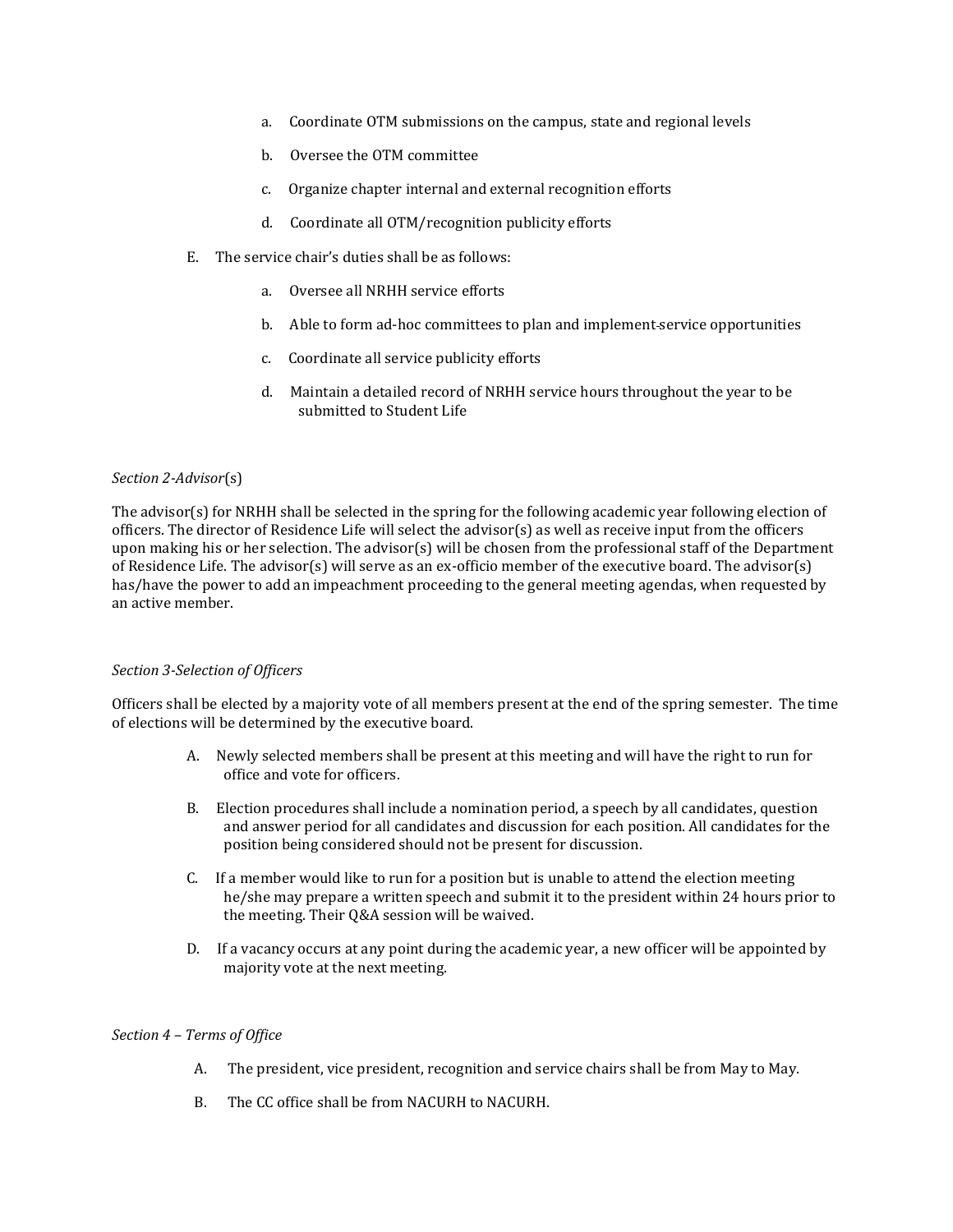#### *Section 5* – Order of Succession

The order of succession shall go as follows: president, vice president, CC, recognition chair, service chair.

#### *Section 6- Impeachment Process*

- A. Any member wishing to bring forth an impeachment process shall contact an advisor to have the proceeding put on the next general meeting agenda.
- B. The meeting following the original impeachment meeting, the accused executive board member shall have the opportunity to address the accusation(s).
	- a. A motion to impeach shall require two-thirds (2/3) of the total NRHH membership.

#### **Article VIII-Honor Cords**

All NRHH members wishing to receive honor cords upon graduation must submit an Honor Cord Application to be reviewed by the president and advisor(s) at least two weeks prior to the end-of-the year banquet. December graduates must submit their application at least two weeks prior to the final meeting of the semester.

- A. Applicants must complete 4 out of the 5 requirements *each semester* to receive honor cords:
	- a. Attend 75% of the general NRHH meetings
	- b. Maintain a cumulative GPA of 2.5
	- c. Complete the number of service hours required by the executive board
	- d. Write the number of OTMs required by the executive board
	- e. Participate in the OTM voting process at the campus level a minimum of 3 times per semester
- B. Applicants who were unable to complete at least 4 of the requirements each semester must write a personal statement describing why they deserve honor cords.
- C. The president must keep track of each member's progress electronically to be passed on to the next president to be used for approval of applications.
- D. If the president is applying for honor cords, the advisor will review the application.
- E. The honor cord process shall be reviewed yearly by the current executive board to update as they see fit.
- F. In special circumstances the semester honor cord requirements can be reviewed on a case to case basis by the president.
- G. The honor cord process is effective Spring 2017.

#### **Article IX-Budget**

#### *Section I- Distribution of Funds*

A. The Phoenix Flame's funds shall be determined by the following formula: (students and staff in housing) - (people who do not pay for housing) X 95% (estimated annual occupancy) X \$.75. This money will be taken from the RHAA's annual budget.

B. By the RHAA deadline, the newly appointed president and advisor(s) will discuss the past year's expenditures and submit a budget for the upcoming year to RHAA.

*Section 2- Approval of Spending*